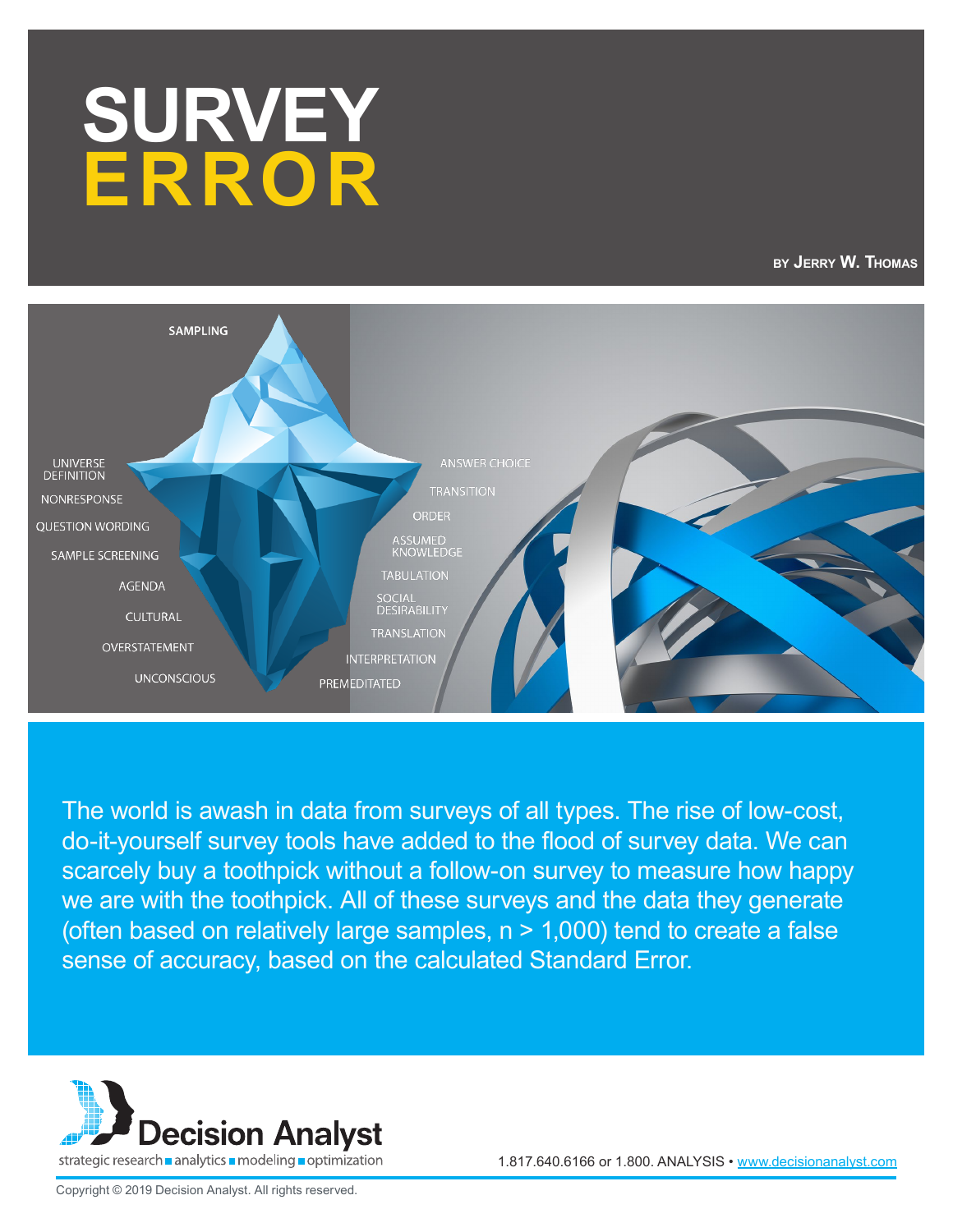#### **CONTENTS**

RE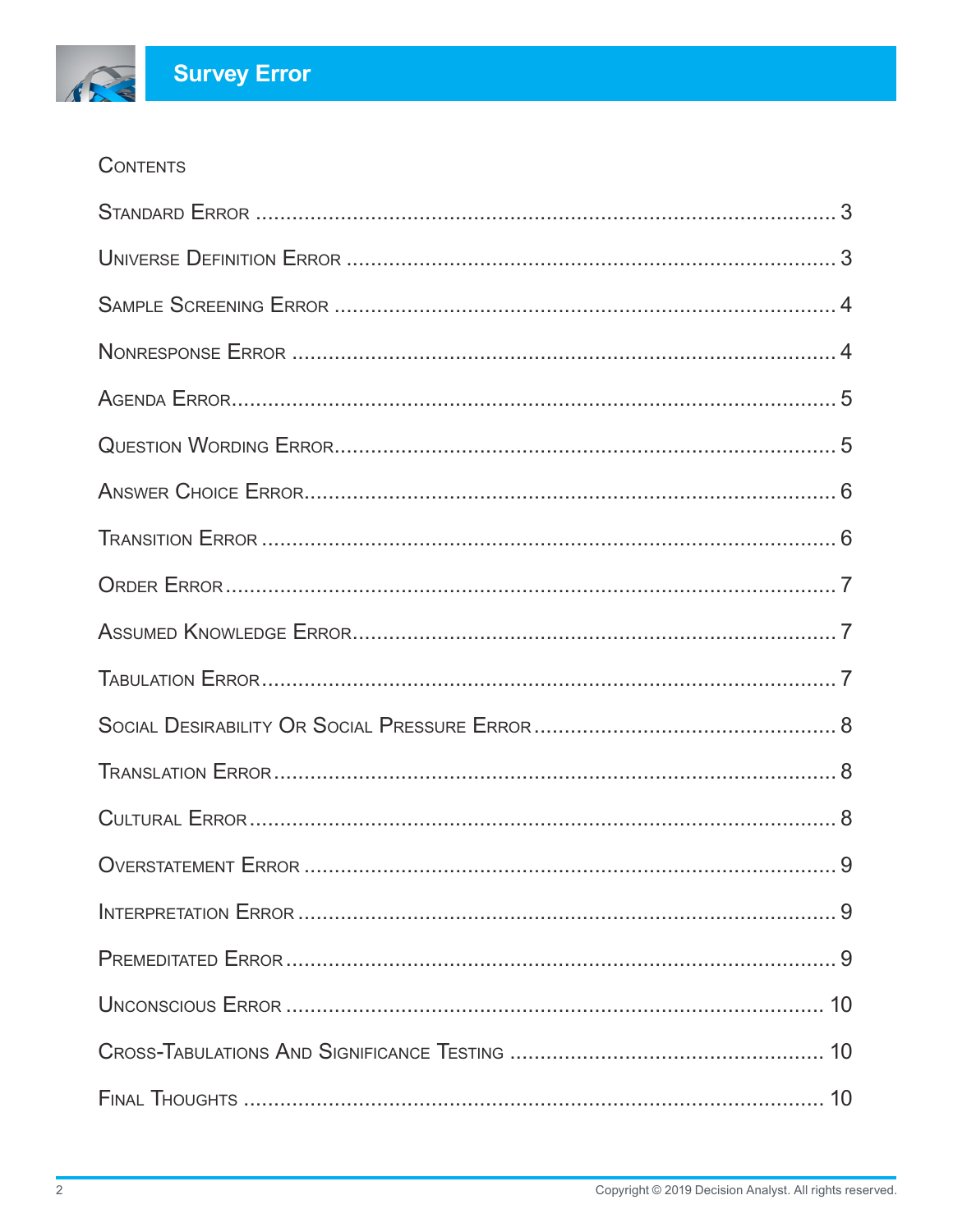

#### **Standard Error**

The Standard Error is a widely accepted measure of Sampling Error, and it is typically the basis for the "accuracy of this survey is 5 percentage points, plus or minus, at a 95% level of confidence" footnote in research reports or survey results in newspapers, magazines, or websites. The Standard Error is the basis for Significance Testing. The Standard Error assumes…

Significance Testing: **helps determine if observed statistical differences are probably caused by chance variation.**

- A sample is chosen by purely random methods from among all members of the target universe.
- **All potential respondents do, in fact, respond to and participate in the survey (i.e., no response bias).**
- **The results of many identical surveys of the target universe (each based on a random sample) are** normally distributed (i.e., the famous Bell Curve).

If these basic assumptions are met (and they rarely are), the Standard Error gives us a reasonably accurate measure of the Sampling Error in our survey data. However, the Sampling Error is only the tip of the iceberg. Many other types of Survey Error lie in wait for the innocent and the inexperienced.

#### **Universe Definition Error**

If a mistake is made in defining the universe for a survey, the results can be very inaccurate. For example, if the universe for a liquor survey is defined as males aged 21 to 29, based on a belief that young adult males account for the bulk of liquor sales, the survey results could be completely misleading. The truth is that people aged 50 plus account for a large share of liquor sales. This is a good example of a potential Universe Definition Error.

Another example: For many years, a major U.S. automotive manufacturer defined its sampling universe as U.S. drivers who did not prefer Japanese or German cars over American produced cars. This peculiar definition of the sampling universe made all of the manufacturer's survey results appear to be much more positive (compared to a random sample). The auto manufacturer's executives could feel good about all the positive results coming in from their research department. It's easy to imagine the huge level of error introduced into this company's surveys by omitting consumers who preferred Japanese or German cars.

Another example of a Universe Definition Error is what happens in a typical customer satisfaction tracking survey. People who are unhappy with a company's services or products stop buying them, so they are no longer customers. The company's executives are happy, because satisfaction survey results are gradually getting better month by month, as unhappy customers drop out of the sample by becoming noncustomers. It is not uncommon for a company with declining customer counts to see its customer satisfaction ratings going up. The universe is changing over time, as unhappy customers leave. Universe Definition Errors, in most cases, will change survey results by significant amounts (usually much larger than the Sampling Error).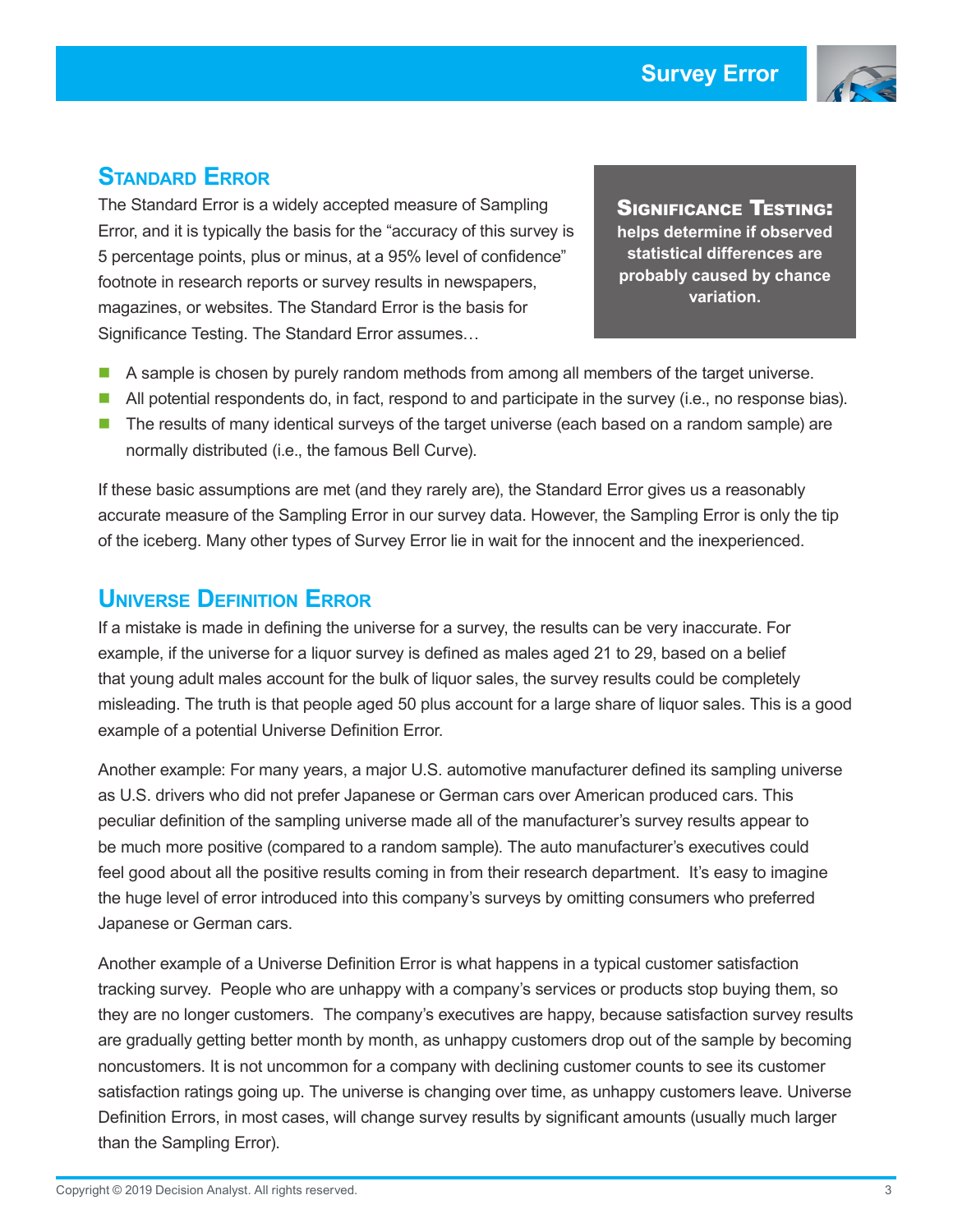

#### **Sample Screening Error**

Sample Screening Errors are similar to Universe Definition Errors, in that we end up with a group that's not representative of the target universe. Most surveys consist of two parts: a screener to filter out consumers who don't qualify for the survey and a questionnaire for those who do qualify for the survey. Sample Screening Errors are common, and they can introduce large errors into survey results. For example, let's suppose a company wanted to survey people likely to buy a new refrigerator in the next three years. Such a survey might screen out consumers who purchased a new refrigerator in the past three years on the assumption that these individuals were "out of the market." Nothing could be further from the truth. That past-three-year refrigerator buyer might decide to buy a second refrigerator for the home, or they might buy a second home that needs a new refrigerator, or they might buy a refrigerator for their adult son/daughter. That buyer might also have a growing family that demands the purchase of a new, larger refrigerator, or momma might just get tired of the old refrigerator and want a new one. Survey results based on a final sample that excludes these past buyers of refrigerators would produce inaccurate results.

Another example of a Sample Screening Error: Let's suppose a candy company is completing 500 surveys a month to track its brand and advertising awareness. The company is screening for people who have purchased candy in the past 30 days, and only these individuals are accepted into the survey. The month-to-month survey results look stable, but suddenly in late October and early November brand awareness and advertising awareness decline. The brand manager is dismayed, because this is the peak selling season for candy. The problem is the past-30-day screening requirement. During the time around Halloween (the peak candy season), a much larger share of households buy candy. As the infrequent buyers of candy flood into the market at Halloween (and flood into the tracking survey), brand and advertising awareness fall because these infrequent candy buyers don't know as much about candy and aren't as interested in candy as the regulars who buy candy every month of the year.

#### **Nonresponse Error**

It's always possible that the people who do not respond to a survey are somehow different from those who decide to answer the survey. The U.S. government is especially concerned about Nonresponse Error, and often requires its research agencies to make a large number of attempts to complete a survey before giving up on a potential respondent. With the move to online surveys over the past 20 years and the increasing demands for instant survey results, the risks of Nonresponse Error are greater now than in the past. Ideally, the invitations to an online survey would be spread out over a seven-day period (to include a weekend) and would be emailed at a slow pace, with reminders on the third day to all those who had not responded. This process would tend to minimize Nonresponse Error, but it does not eliminate it completely.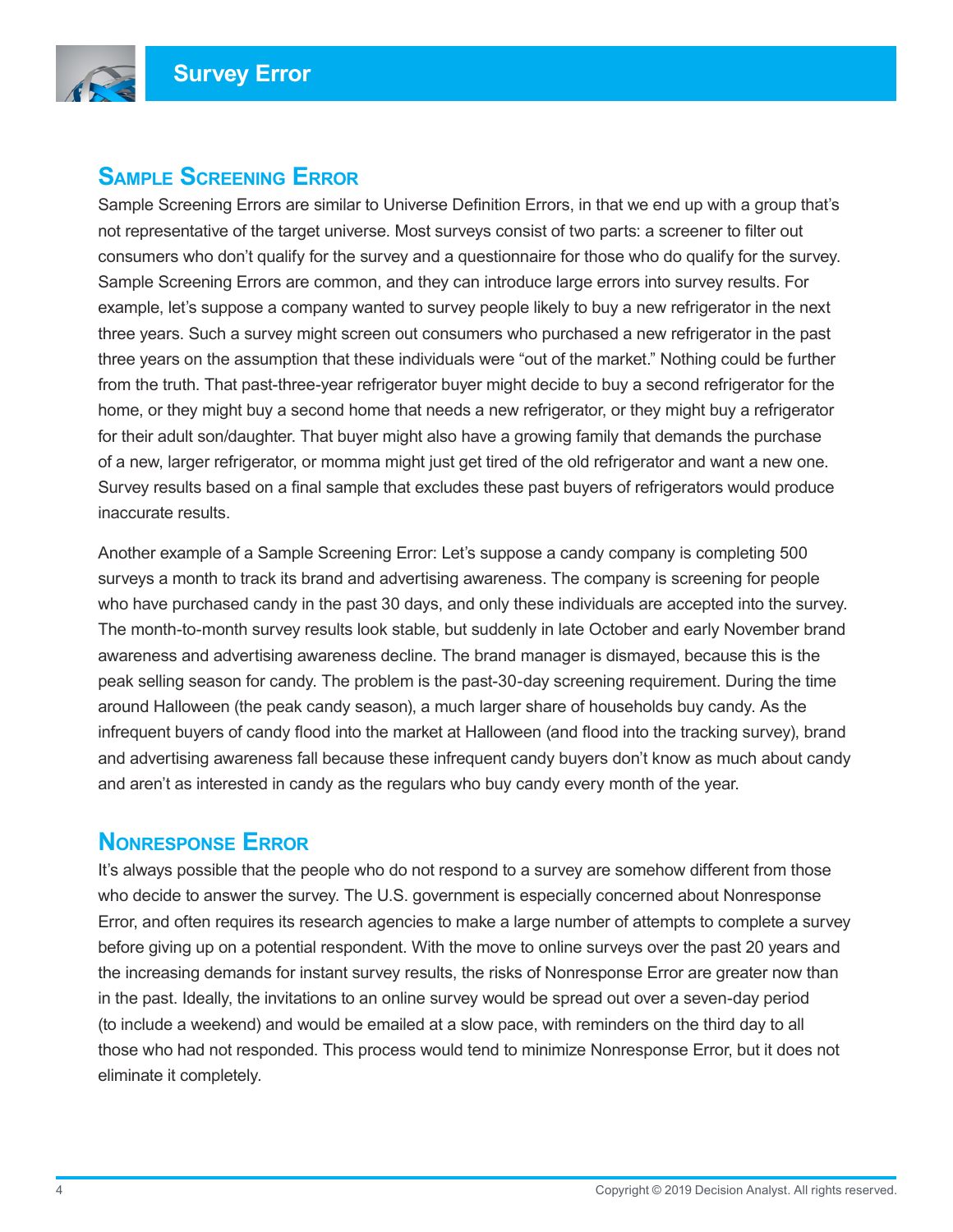

# **Agenda Error**

A questionnaire is a set of questions. These questions create an agenda for the survey, and create an agenda in the survey-taker's mind. The subjects or topics of the questions (the agenda) can influence the results of the survey. If the first question asks about the dangers of knives in the kitchen, then a danger agenda (or bias) is created in the survey-taker's mind. Perhaps that individual never thinks much about the dangers of knives, but we've now planted an expanded awareness of knife-related dangers, and this might color the results of all the following survey questions.

Another example often happens in customer satisfaction tracking surveys. The inattentive customer may happily buy and consume a hamburger without ever thinking about how good (or bad) the hamburger is, and without thinking about how good or poor the service is. But then that customer gets the dreaded customer satisfaction survey and has to think about and rate his experiences at the hamburger chain. The satisfaction survey has now set the agenda and forced the customer to make judgments about the food and the service. By setting the agenda, the survey might actually cause the poor oblivious customer to come away unhappy. Without the survey, he might never have thought about his satisfaction or his happiness.

#### **Question Wording Error**

There are many types of Question Wording Errors, and these can be large sources of error in final survey results. As an example, suppose we asked the following question:

#### **"Do you agree with leading scientists, college professors, and medical doctors that marijuana should be legalized in the U.S.?** (Choose One Answer)

- $\circ$  Yes, I agree marijuana should be legalized.
- $\circ$  No, I do not agree that marijuana should be legalized.

The above question is obviously leading and biased. A more neutral wording of the question might be:

#### **"Do you think marijuana should be legalized for adults in the U.S., or do you think marijuana should not be legalized for adults in the U.S.?"** (Choose One Answer)

- c Marijuana should be legalized for adults in the U.S.
- c Marijuana should not be legalized for adults in the U.S.

As you might guess, the second question will give us a much more accurate measure of public attitudes toward the legalization of marijuana. The results to this question would be even more accurate if half of the respondents saw the question with "should be legalized" as the first part of the question, and the other half of the respondents saw "should not be legalized" as the first part of the question (and the answer choices were rotated to match). Poor composition of questions (that is, wording error) is one of the greatest sources of survey error.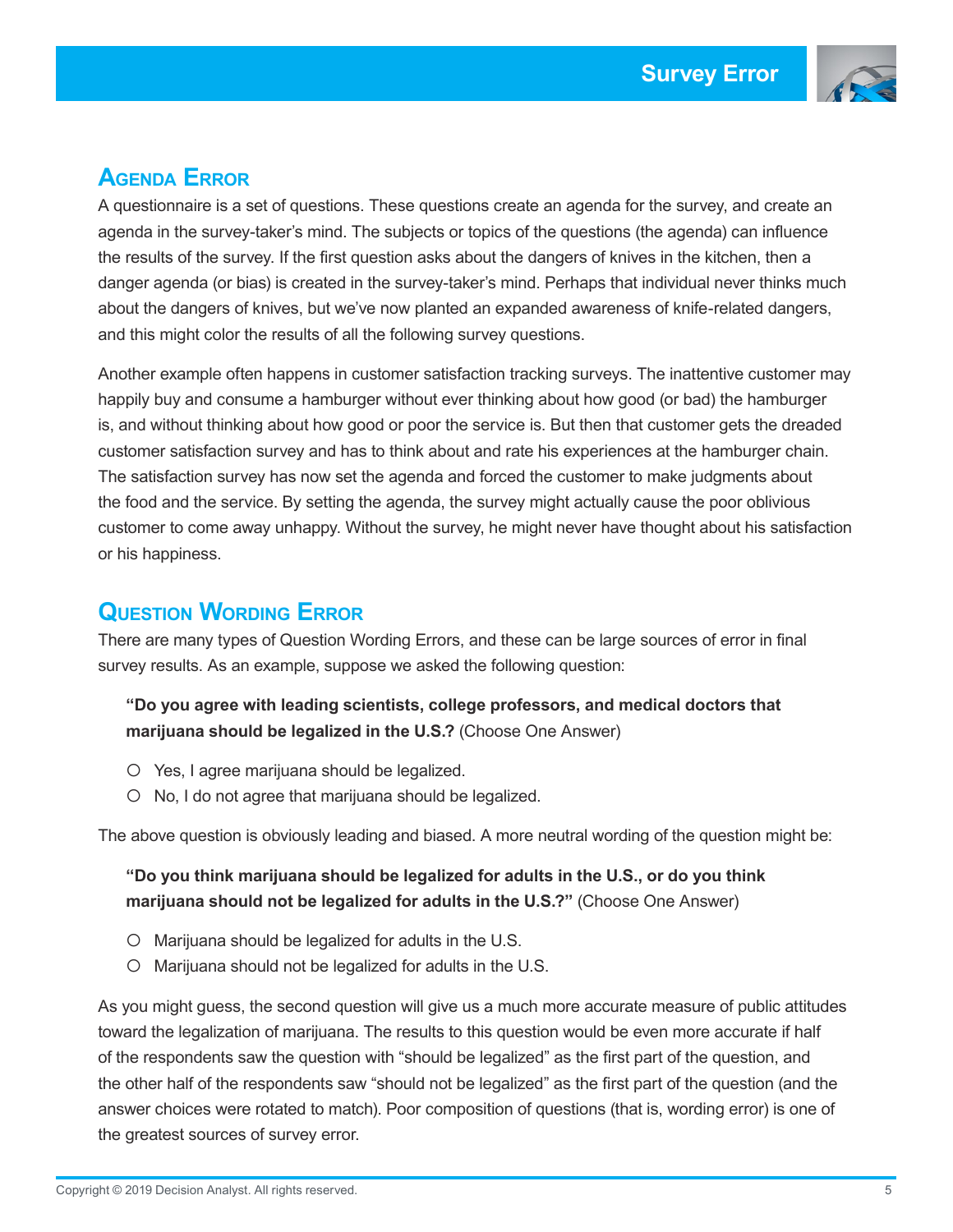

## **Answer Choice Error**

The vast majority of questions are closed-end; that is, respondents are presented with a set of predetermined answer choices. If you have not conducted some really good qualitative research before designing the questionnaire, you are at risk of coming up with answer choices that might not capture all of the answer possibilities. Do you include a "Don't Know" answer option? This can dramatically change the results to almost any question. Sometimes, knowing that 45% of your customers "don't know" the price they paid for your product is important information. When crafting survey answers, it's easy to leave out answer possibilities. You get results and they look reasonable, but you did not include the most important answer choice, so all of your results are meaningless. Pretesting or pilot testing every new questionnaire is absolutely essential to prevent Answer Choice Errors. Incomplete answer choices are a major source of survey error.

#### **Transition Error**

If you are composing a questionnaire on the subject of peanut butter, and you suddenly switch to the topic of potato chips, respondents may overlook the change. It's not that respondents are not paying attention; they are thinking about peanut butter and concentrating on peanut butter, so everything starts looking like peanut butter—and they completely miss the change in topic to potato chips. Or if the survey is asking about advertising and suddenly switches to packaging, respondents might not notice the change in subject, and they might provide incorrect answers.

Transition Error can also creep into rating scales. If a rating scale suddenly changes during a survey, the respondent might not recognize the change. For example, if a rating scale goes from, "Excellent, Good, Fair, Poor" to "Poor, Fair, Good, Excellent" in the middle of a survey, even the most alert participant might not notice the change. Using many different types of answer scales within a questionnaire can lead to the same type of error. The respondent accidentally misreads the answer choices as the questionnaire bounces around from one scale to another. These sequencing and transition errors can be a significant source of survey error. It's especially a problem in omnibus surveys that contain many blocks of questions on different topics.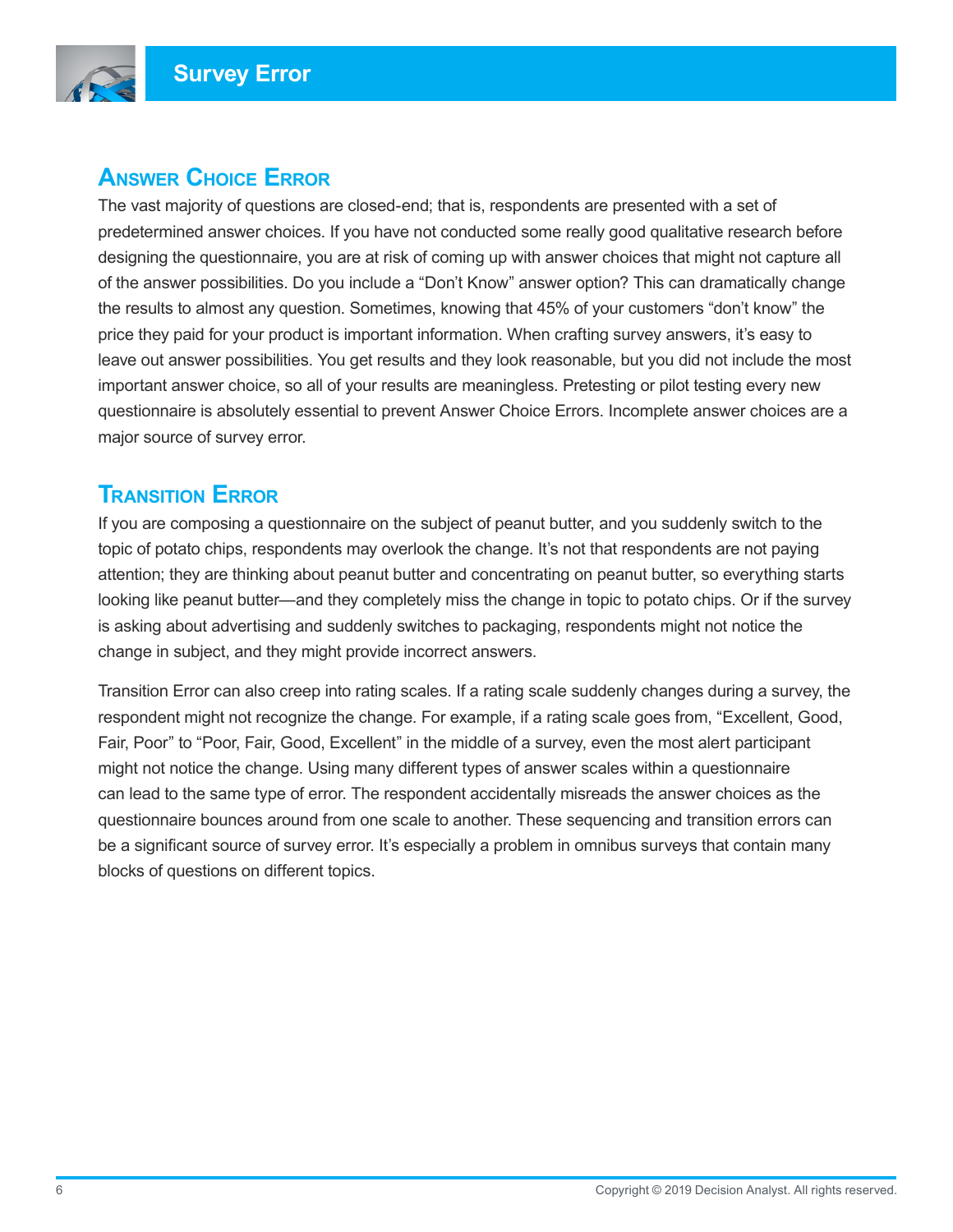

# **Order Error**

If answer choices are not rotated or randomized, survey error can result. For example, in a pairedcomparison product test, the product tasted first tends to be preferred by 55% of respondents (give or take), even if the two products are identical. If two new product concepts are compared, the one shown first (all things being equal) will be preferred over the one shown second. If a question is followed by a long list of brands, or a long list of possible answers, the brands toward the top of the list will be chosen more often, all other factors being equal. That means it's important to rotate or randomize the answer choices to prevent Order Error. Of course, not all answer choices are rotated or randomized, because some questions don't work if the answer choices are out of order (e.g., a purchase intent scale or a ratings scale). Order Error is typically not a huge source of error in most surveys, but in some instances it can be of major significance.

#### **Assumed Knowledge Error**

Survey creators often assume that survey participants possess more knowledge about a topic than is the case, and assume that survey respondents are familiar with the language and terms used in the survey—when often they aren't. Frequently, survey participants simply don't understand the words and terms in the questions, or they don't understand the answer choices. People will almost always give an answer, even if they have to guess. These guesses can be a significant source of survey error. That's why it's recommended that surveys be subjected to a pilot test, to make sure everyone understands the questions and answers and has enough topic knowledge to give meaningful answers. Assumed Knowledge Error is a potential problem in both consumer and B2B surveys.

## **Tabulation Error**

Every company that tabulates survey answers makes assumptions and sets operating procedures that affect the reported results from a survey. For example, in calculating an average for grouped data, there is latitude for differences or error. In calculating average household income, as an example, how does one count the "Under \$25,000" income group? Do you count an "Under \$25,000" answer as \$25,000? Or do you count it as \$12,500? Or as \$18,750? What about household income greater than \$250,000? Do you count that household's income in computing an average as \$250,000, or \$300,000, or what? If a question asks how many times people have gone swimming in the past year, do you calculate an average number of times, or do you look only at the median? The base chosen to calculate a given percentage or average can change the results dramatically. These tabulation decisions can be a source of major differences or error.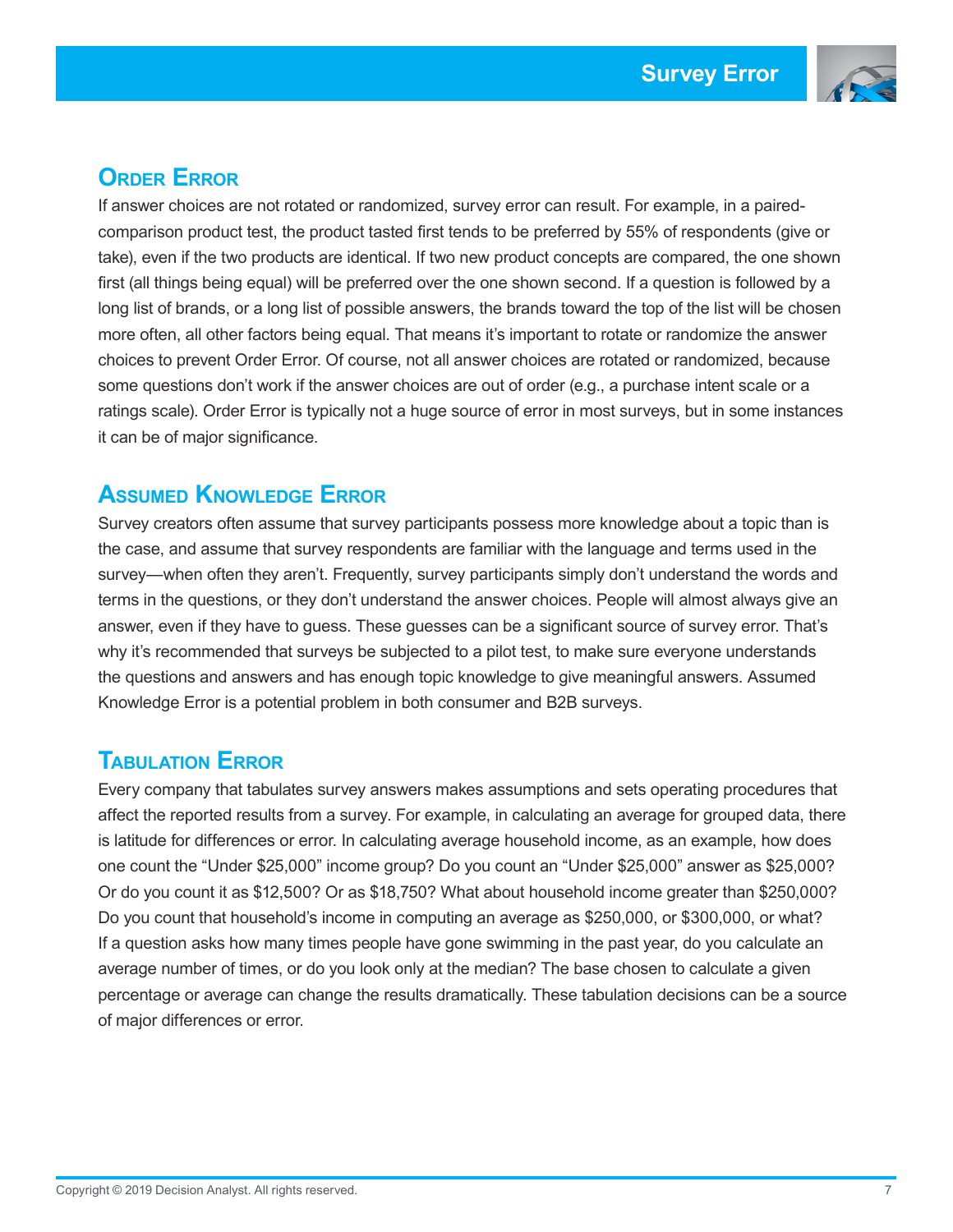

# **Social Desirability Or Social Pressure Error**

We humans are highly emotional, social creatures. We want others to like and admire us. This leads to something called "Social Desirability Bias," or Social Pressure Error, particularly in surveys conducted by a human interviewer (face to face and/or by telephone). The respondent gives answers intended to make the interviewer think better of the respondent. For example, the respondent might say he has a Master's degree, when he only has a Bachelor's degree; or the respondent might say that he goes to church every Sunday, when in truth he only goes once every six months. When asked how much he weighs, the respondent might say 165 pounds, when the truth is closer to 180. These social desirability biases are muted in online surveys or mail surveys, but they never disappear completely.

#### **Translation Error**

If the same survey is conducted in the U.S., France, Germany, and China, the translation of English into the other languages introduces differences (error) into survey results. That is, the results in English will be different from the results in French, German, and Chinese, purely because of language differences. No translation is a perfect mirror of the original language. Some words in English don't exist in German or Chinese, or they have no exact match in the other languages. Even if you are working with a highly skilled translator with marketing research experience, the questionnaires across different languages will never be the same.

## **Cultural Error**

On top of the differences in language from one country to the next, cultures tend to be different. Some cultures are lively and festive, others drab and dull. Some cultures are happy and positive, while others are serious and dour. Some cultures like to give positive, glowing answers, while other cultures tend toward a negative worldview. These cultural differences lead to differences in survey results. We can think of culture as another source of bias or error.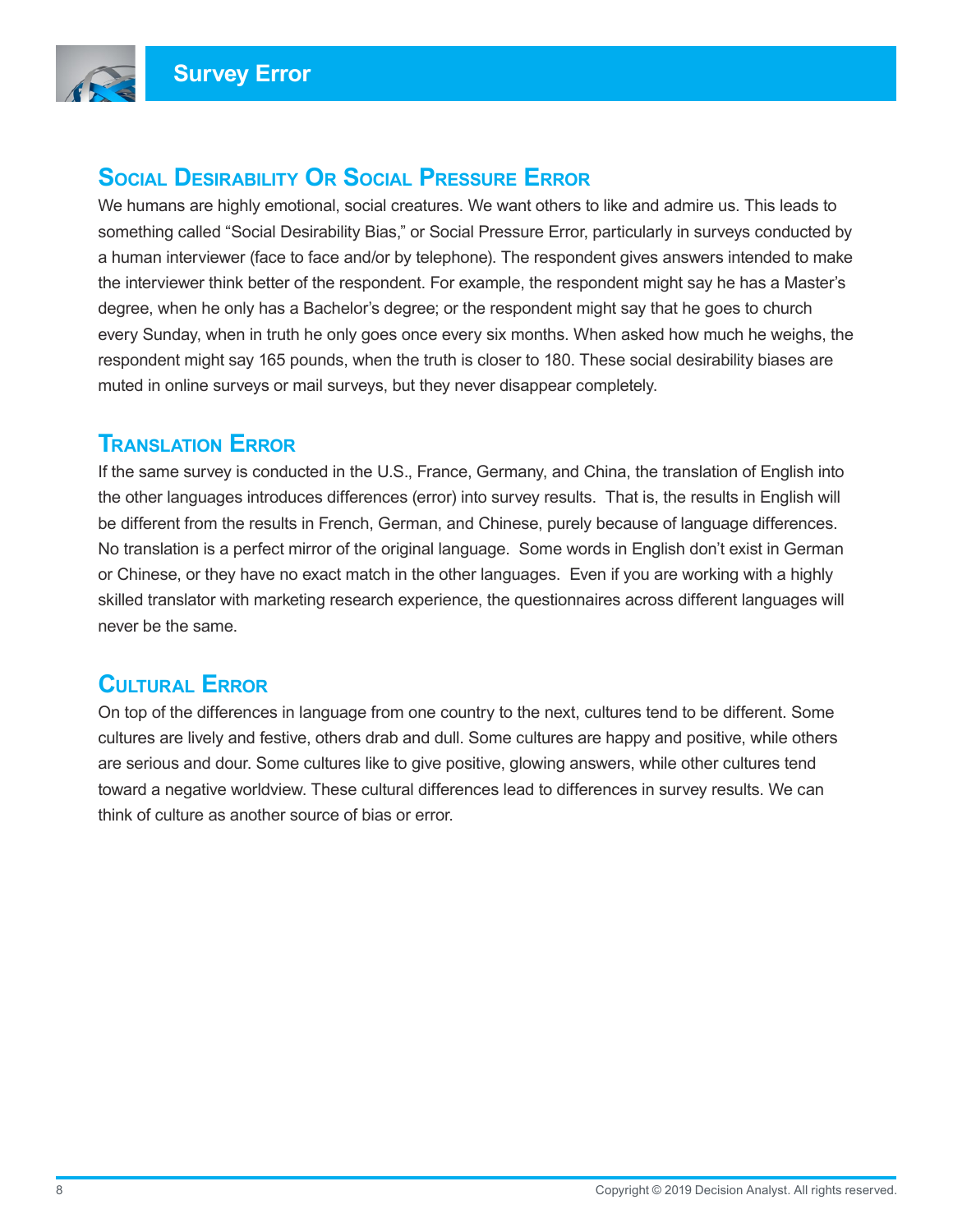

# **Overstatement Error**

If you ask consumers how many cans of pinto beans they purchased in the past year (or the past month), they will overstate the actual number of cans purchased by a factor of 2 or 3 to 1. For high priced products, the overstatement factor might be 4 or 5 to 1 (or even higher). If the researcher accepts these reported purchase numbers at face value, the survey results will overstate the true numbers by huge margins. Likewise, if a consumer is asked how likely she is to buy a new peanut butter, she will overstate her likelihood to purchase by a factor of at least 2 or 3 to 1. If the manufacturer bases sales projections on these inflated purchase intentions, far too many jars of peanut butter would be produced and shipped. Overstatement Error is huge for certain types of questions and is another major source of error in survey results.

#### **Interpretation Error**

Overstatement Error can lead to Interpretation Error. Let's suppose you have completed that new product concept survey and are ready to write the report—and impress your boss. Thirty-two percent (32%) of respondents said they would "definitely buy" the new product, and 23% said they would "probably buy?" Let's see, there are about 120 million households in the U.S., so 55% (32% plus 23%) means that 66 million households might buy this new product. And the respondents said they would buy the new product 6 times a year, and its price is \$9.95. So 66 million times \$9.95 times 6 equals market potential of just under \$4 billion dollars. Wow! Your boss is going to be so happy when he hears the results. Your ascension to the corporate throne is only a matter of time. This tongue-in-cheek example illustrates the kinds of interpretation errors that human judgment can introduce into survey results. Yes, you used the results from the survey exactly as printed out in the cross-tabs. The numbers are correct. But your \$4 billion market potential might only be \$200 million once an experienced researcher discounts the survey results and adjusts for planned advertising spending, awareness, distribution, and competitive response. The interpretation of survey results is often a major source of error.

#### **Premeditated Error**

You visit your favorite hamburger place, sit down to enjoy your lunch, and the store manager comes to your table to check on your happiness. Once assured that you are satisfied, the manager reminds you to respond to the satisfaction survey invitation printed on your receipt. Or, you buy that new car and, at the very end of the process, the salesman takes you aside and explains how his job and his future depend on getting good ratings on the satisfaction survey that you will shortly be asked to complete. He implores you to give him 10s on the survey, because anything less will doom him to poverty and failure. You feel sorry for the poor bloke and give him 10s. This type of error is commonplace in customer satisfaction surveys and raises questions about the true value of such surveys.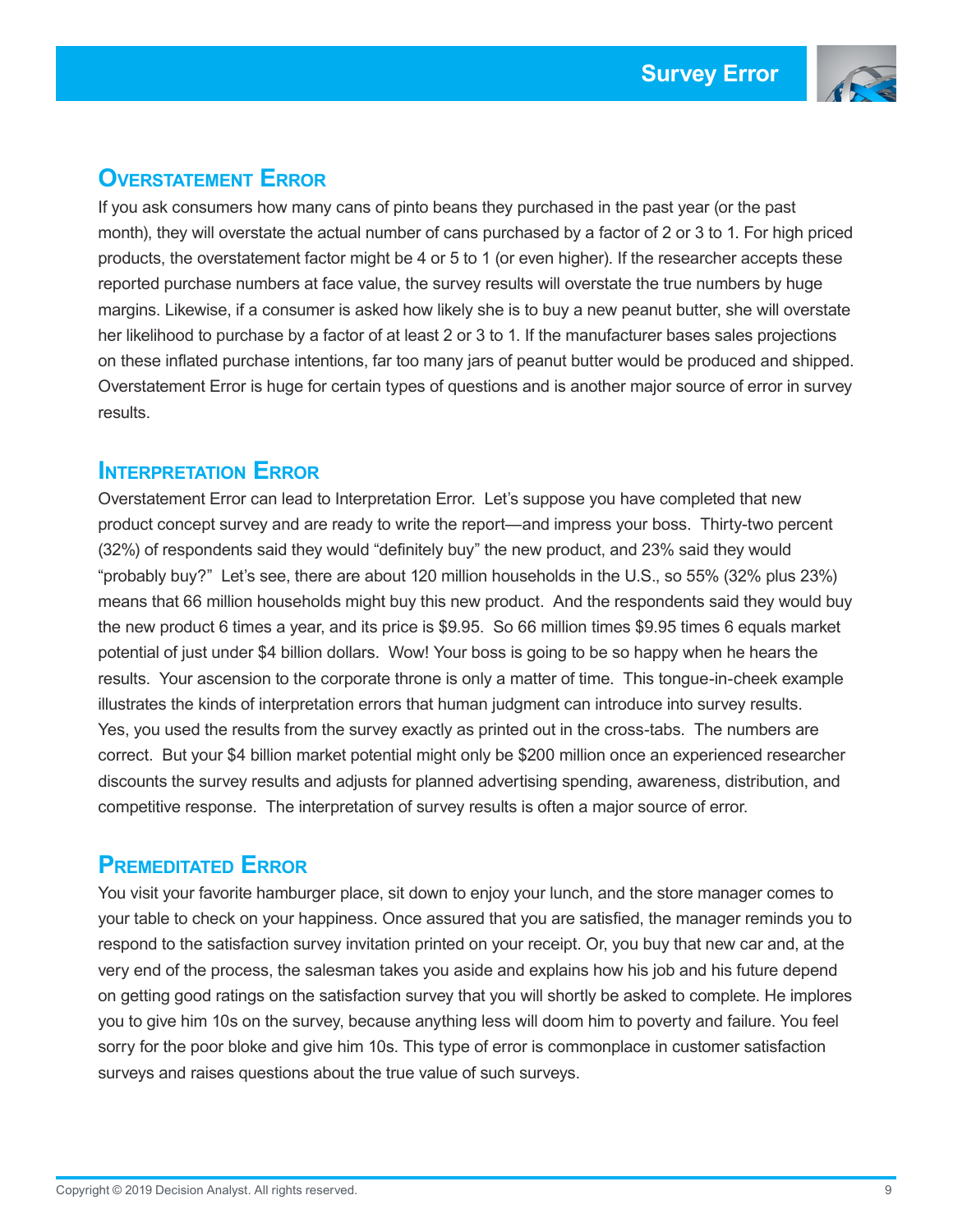

## **Unconscious Error**

If you are emotionally involved in a corporate project (say, the development of an exciting new product), you might just fall in love with the exciting new innovation that you are bringing to the world. When the higher-ups want some evidence to support your unbridled enthusiasm, you design a survey to provide the answers. Your enthusiasm, your emotional involvement, and your love of the new product causes you, without conscious awareness, to slant the definition of the sample and the wording of questions to provide the affirmation you so badly want. This is a major source of survey error, especially when corporate surveys are conducted directly by corporate employees.

#### **Cross-Tabulations And Significance Testing**

Many researchers demand that cross-tabulation tables be cluttered with significance tests based on the Standard Error (i.e., sampling error), or they spend considerable time running tests to determine if survey results are statistically significant (again based on the Standard Error). In the grand scheme of marketing research, sampling error is typically a minor source of survey error, compared to all of the other sources of error, yet it consumes 100% of the typical researcher's attention and time. It might be wise to skip the significance testing in cross-tabs and charts and instead focus attention on the other sources of potential error—where risks and degree of error are much greater than sampling error.

# **Final Thoughts**

Significance Testing (based on Standard Error) is vastly overrated in importance, and it might actually cause us to overlook what's really important in research design, questionnaire design, and survey interpretation. Focus on minimizing nonsampling errors to dramatically improve the validity, reliability, and accuracy of your survey research. Always pretest or pilot test a totally new questionnaire design. Recuse yourself from a survey if you are emotionally involved in the subject of the survey or in love with the brand manager. Check your survey results against previous surveys and against secondary data to make sure the survey results are reasonable and within acceptable ranges. Be skeptical. If something seems amiss or out of kilter, keep searching for the explanation or the source of the error. Ultimate truth is elusive and shy, and it's our job to coax it out of the shadows.